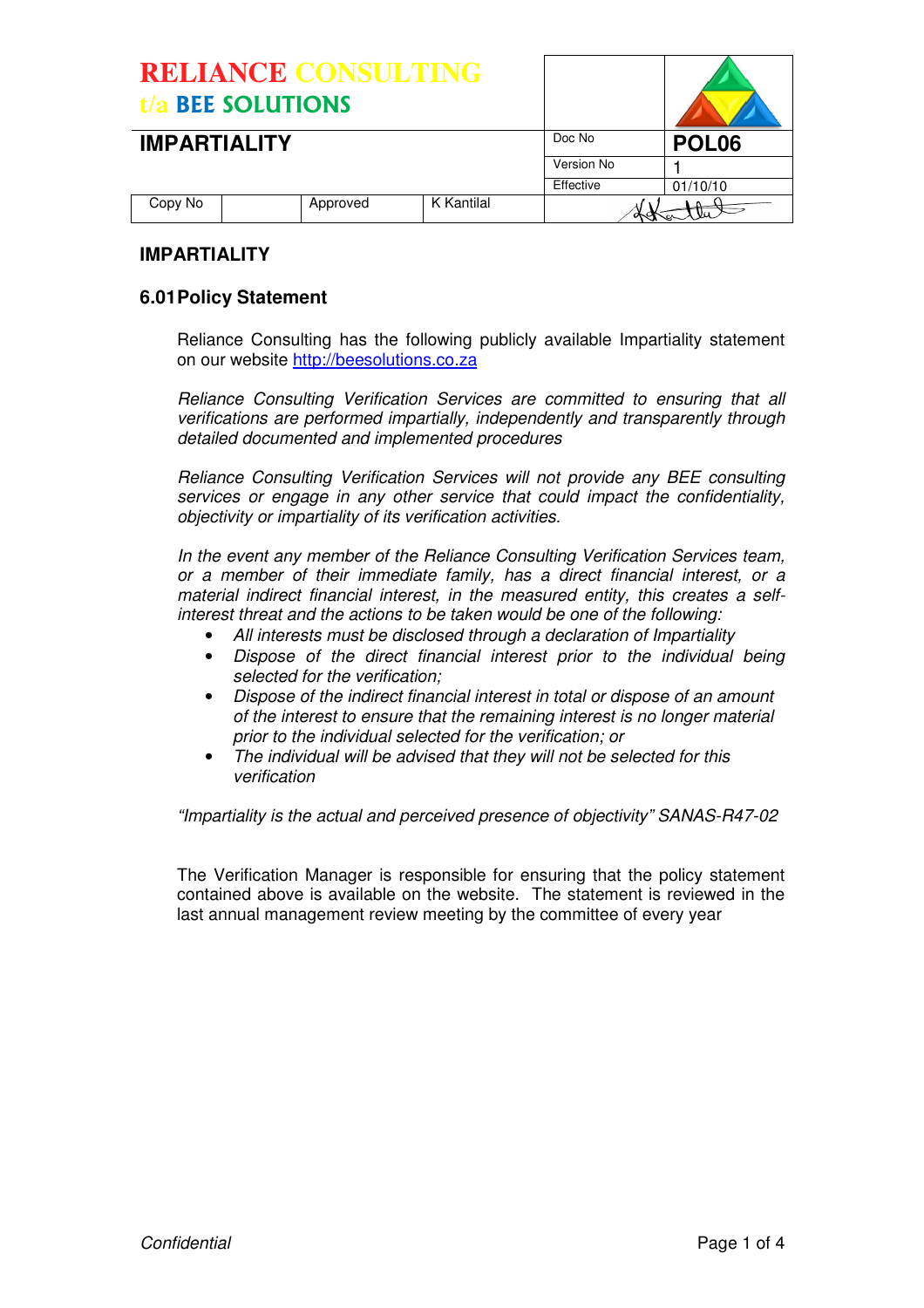RELIANCE CONSULTING t/a BEE SOLUTIONS **IMPARTIALITY** DOC NO **POL06** Version No 1<br>Effective 0  $01/10/10$ Copy No | Approved | K Kantilal

**6.02** Potential threats to impartiality are defined in the below table:

| <b>Potential threats</b>   | <b>Description</b>                                                                           | <b>Preventative Action</b>                                                                                |
|----------------------------|----------------------------------------------------------------------------------------------|-----------------------------------------------------------------------------------------------------------|
| Self-interest threats      | Includes Financial self interest and<br>holding interests in a Measured<br>Entity            | Declaration of Impartiality,<br>Related bodies analysis and<br>prior association checks are<br>performed. |
| <b>Self-review threats</b> | Analysis, review and certificate<br>signoff is performed by same<br>person                   | Clear roles & responsibilities,<br>segregation of duties                                                  |
| <b>Familiarity threats</b> | Threat that verification employees<br>are familiar with the Measured<br>Entity               | Declaration of Impartiality,<br>Related bodies analysis and<br>prior association checks are<br>performed  |
| Intimidation threats       | Threats that there may be<br>intimidation during verification (can<br>be internal/ external) | Employee training is provided<br>on procedures to use to deal<br>with and report this.                    |

- 6.03 Reliance Consulting Verification Services do not perform any BEE Consulting services or any other services (thereby ensuring no compromise of confidentiality, objectivity or impartiality. Activities are limited as per the scope in POL05 and in accordance with SANAS R47-02 (5.4). The Verification Agreement details the services that are provided and states that Reliance Consulting Verification Services does not provide BEE consulting services.
- 6.03.01 Employees are given training during Induction on what duties may be carried out in accordance with their roles and as employees of Reliance Consulting Verification Services as per the above and SANAS R47-02 (5.4) and specifically what would constitute consulting services. An attendance register of training provided at Induction is signed. Employees are monitored during onsite assessments to ensure that an understanding of the above translates to practice, and that therefore at no times will employees create a conflict of interest by engaging with the Measured Entity in what could be misconstrued as a consulting role at any times including while performing verification tasks/ and onsite visit. This is documented by the evaluator using the onsite assessment form (HR01)
- 6.03.02 No employee of Reliance Consulting Verification Services , including those in management, are allocated to a verification if they have provided BEE consulting to that measured entity within the last 2 years. This is ensured by the Verification Manager during the team selection process by reviewing the employee file (Declarations of Impartiality) and reviewing the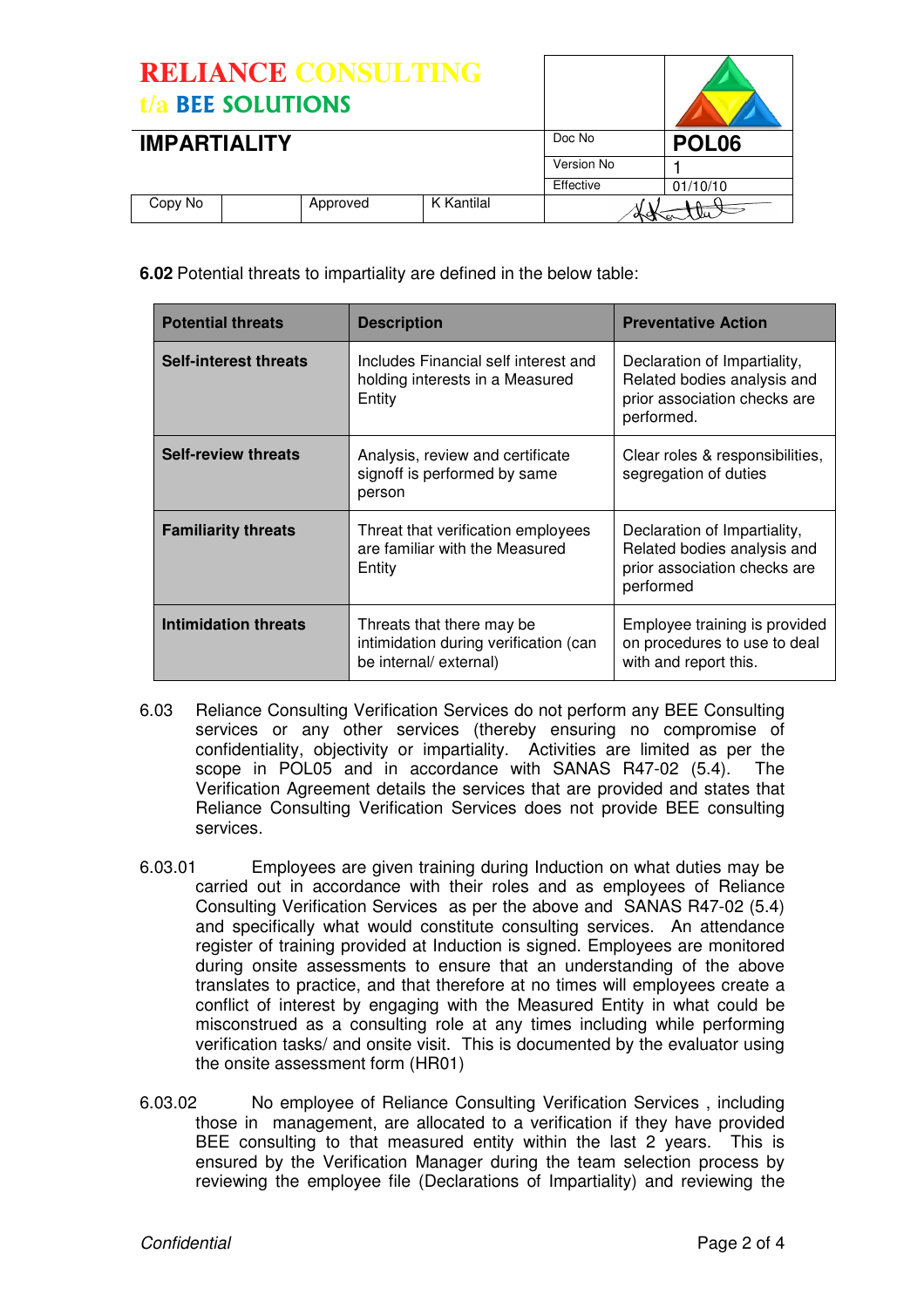| <b>RELIANCE CONSULTING</b><br><b>BEE SOLUTIONS</b><br>t/a |  |          |            |            |                   |
|-----------------------------------------------------------|--|----------|------------|------------|-------------------|
| <b>IMPARTIALITY</b>                                       |  |          |            | Doc No     | POL <sub>06</sub> |
|                                                           |  |          |            | Version No |                   |
|                                                           |  |          |            | Effective  | 01/10/10          |
| Copy No                                                   |  | Approved | K Kantilal |            |                   |

Employees business interests on the Employee Information tab of the Skills Management Toolkit. Employees are required to disclose prior association through the Declaration of Impartiality for each measured entity. The Verification Manager will send an email with a declaration of Impartiality with the measured Entity name in the email title. All employees are required to complete and sign the form and return to the Verification Manager within 24 hours of receipt. Any type of relationship must be disclosed.

- 6.03.03At the commencement of employment, each employee, including those in management positions, are required to sign a Declaration of Impartiality Agreement. Employees are advised that should their interests change in anyway, that the Verification Manager must be informed in writing within 7 days of the change and a new Declaration of Impartiality completed and signed by the employee. On receipt of the declaration, Employees business interests are then recorded by the Verification Manager on the Employee details tab of the Skills Management Tool.
- 6.03.04 It is ensured that all members selected for committees are impartial and that a balance of interests exists. Committee members must each sign a declaration of Impartiality for the specific purpose of the committee. (see Committee Procedure)
- 6.03.05 Measured Entities are advised of Reliance Consulting Verification Services' commitment to impartiality in the Verification Agreement. Any measured entity that has requested verification and that has been rejected on the basis of any conflict or potential conflict of interest will have the conflict noted on Verification Request Log (REG08) by the Verification Manager
- 6.04 Reliance Consulting Verification Services will not state or imply that BEE Verification will be simpler, faster or less expensive if a specified BEE Verification Agency or Consultancy is used. Procedures to prevent this are as follows:
	- All marketing material is reviewed by the Verification Manager prior to publication and authorized in writing by email by the Verification Manager.
	- No referral agreements are permitted between Reliance Consulting Verification Services and other verification agencies or consultancies
	- In the event Reliance Consulting Verification Services is unable to perform the verification requested for any reason, the requesting measured entity is directed to the ABVA website in order to find another organization. Clients requesting consulting are also directed to the ABVA website

## **6.05 Related Bodies**

**Definition:** A "related party" means a party that is linked to the Verification Agency by common ownership or Manager; contractual arrangement, common elements in the name, informal understanding or the means such that the related party has a vested interest in the outcome of an assessment or has a potential ability to influence the outcome of an assessment." SANAS R47-02 5.10